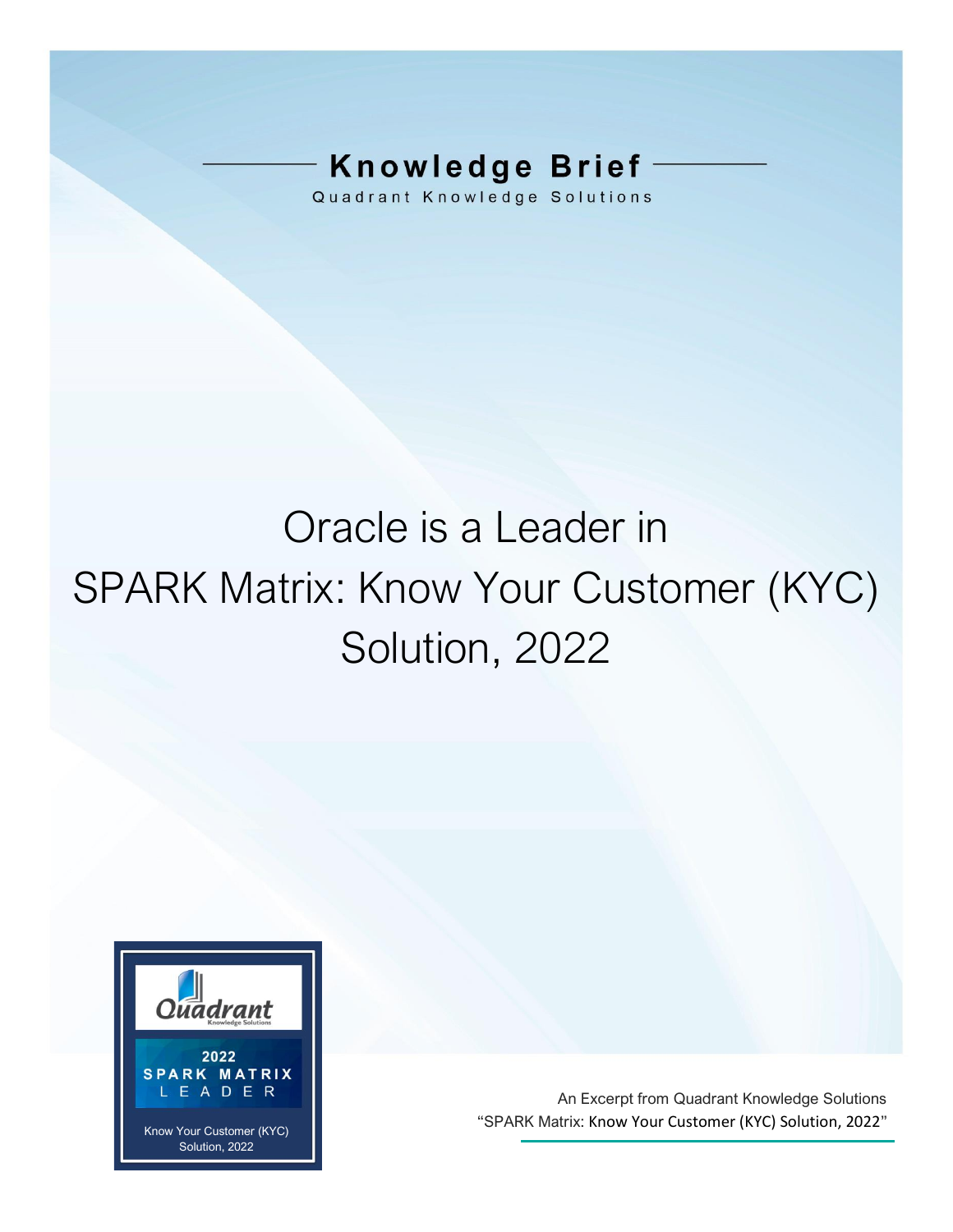# **Oracle is Leader in SPARK Matrix: Know Your Customer (KYC) Solution, 2022**

The rise in financial crimes has prompted FIs to know their customers in detail. The measures taken to capture these essential details are known as Know Your Customer/Customer Due Diligence (KYC/CDD). KYC is the process of acquiring contextual information as structural or nonstructural data in the form of identity proof, residential or office address, photo, and other such details to know, identify & verify who the customers are against the identity proofs and documents submitted by them. CDD is an extension of KYC, verifying customer's identities by performing background checks and assessing risks throughout the customer life cycle to prevent identity fraud and money laundering activities. Financial institutions and organizations use KYC/CDD solutions to conduct customer identity verification, assess their financial transactions, and review risk factors to help eliminate anomalies, mitigate financial crimes, ensure regulatory compliance, and manage customer relationships. KYC/CDD is being offered as a standalone solution or an integral part of the Anti-Money Laundering (AML) solutions suite.

With the increasing financial crimes, organizations must know their customers, the nature of their activities, and the level of money laundering risks associated with them. Hence, KYC/CDD has become a fundamental practice for organizations worldwide. KYC/CDD solutions help assess customer risks, determine involvement in fraudulent activities, and comply with the KYC laws. KYC/CDD solutions include identity resolution and customer onboarding, regulatory reporting, risk score assessing & management, and customer lifecycle management. Even after customers are approved and successfully onboarded, customers' financial activities are monitored and evaluated throughout their lifecycle. Such rigorous customer verification measures are essential as money laundering is usually involved with criminal activities such as organized crime, drug trade, human trafficking, and terror financing. Therefore, a robust KYC/CDD solution is of immense help to banks and FIs.

The need for a robust KYC/CDD solution is further enforced by the regulations such as BSA, EU's AMLDs, USA's Patriot Act, FinCEN, and other KYC regulations around the world. Apart from regulatory compliance challenges, organizations face various operational challenges with KYC/CDD processes. The globally inconsistent, non-standardized, and labor-intensive KYC/CDD processes often result in poor customer experience. Juggling between regulatory compliance and customer satisfaction often results in customers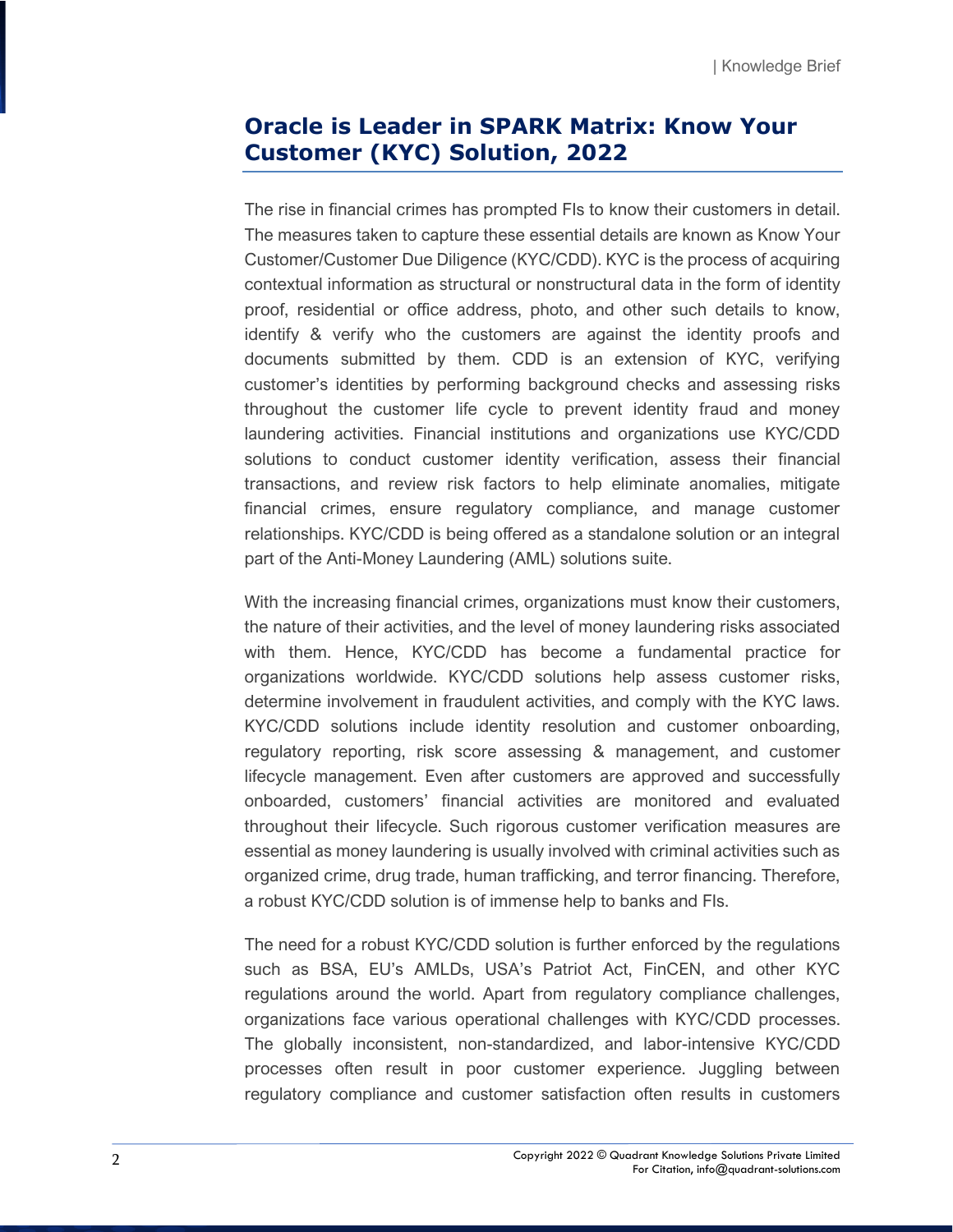having limited or zero access to services until the onboarding is finished. Another key issue is data aggregation from multiple channels and sources. The fragmented and inconsistent customer data limits the processability to identify risky customers accurately.

Adopting a robust KYC/CDD solution is thus beneficial to banks and FIs, as the solution can handle compliance challenges in a cost-efficient manner without any compromise on customer experience. A robust KYC/CDD solution helps combat financial crimes by making consolidated customer data available to the FIs and banks. The solution also enables banks and FIs to identify potential risks beforehand and avoid reputational damage and penalties arising from noncompliance and fraudulent behavior. A robust solution will also help reduce the overall cost and time of the KYC/CDD processes by automating manual operations.

Apart from FIs and banks, KYC/CDD solution also helps other sectors to comply with complex AML/KYC regulations and avoid reputational damage and penalties arising out of unwanted associating with money laundering activities. KYC/CDD solutions are getting more efficient with the influx of new tools and technologies like AI, ML, RPA, advanced analytics, and behavioral biometrics. The convergence of technology and intelligent automation is strengthening the KYC/CDD process by enabling seamless customer onboarding and detecting anomalous customers, beneficial owners & authorized signatories, thereby mitigating potential instances of financial fraud.

Quadrant Knowledge Solutions' SPARK Matrix: Know Your Customer (KYC), 2022 research includes a detailed analysis of the global market regarding emerging technology trends, and market trends. This research provides strategic information for technology vendors to better understand the existing market, support their growth strategies, and for users to evaluate different vendors' capabilities, competitive differentiation, and market position.

The research includes detailed competition analysis and vendor evaluation with the proprietary SPARK Matrix analysis. SPARK Matrix includes ranking and positioning of leading KYC vendors with a global impact. The SPARK Matrix includes analysis of vendors, including Acuant, Acuris Risk Intelligence, AML Partners, BAE Systems, Diligent (Steele), Equiniti, Fenergo, FICO, FinScan, Intellect Design Arena, Jumio, LexisNexis Risk Solutions (Accuity), NICE Actimize, Oracle, Pega, SAS, Signzy, and Silent Eight.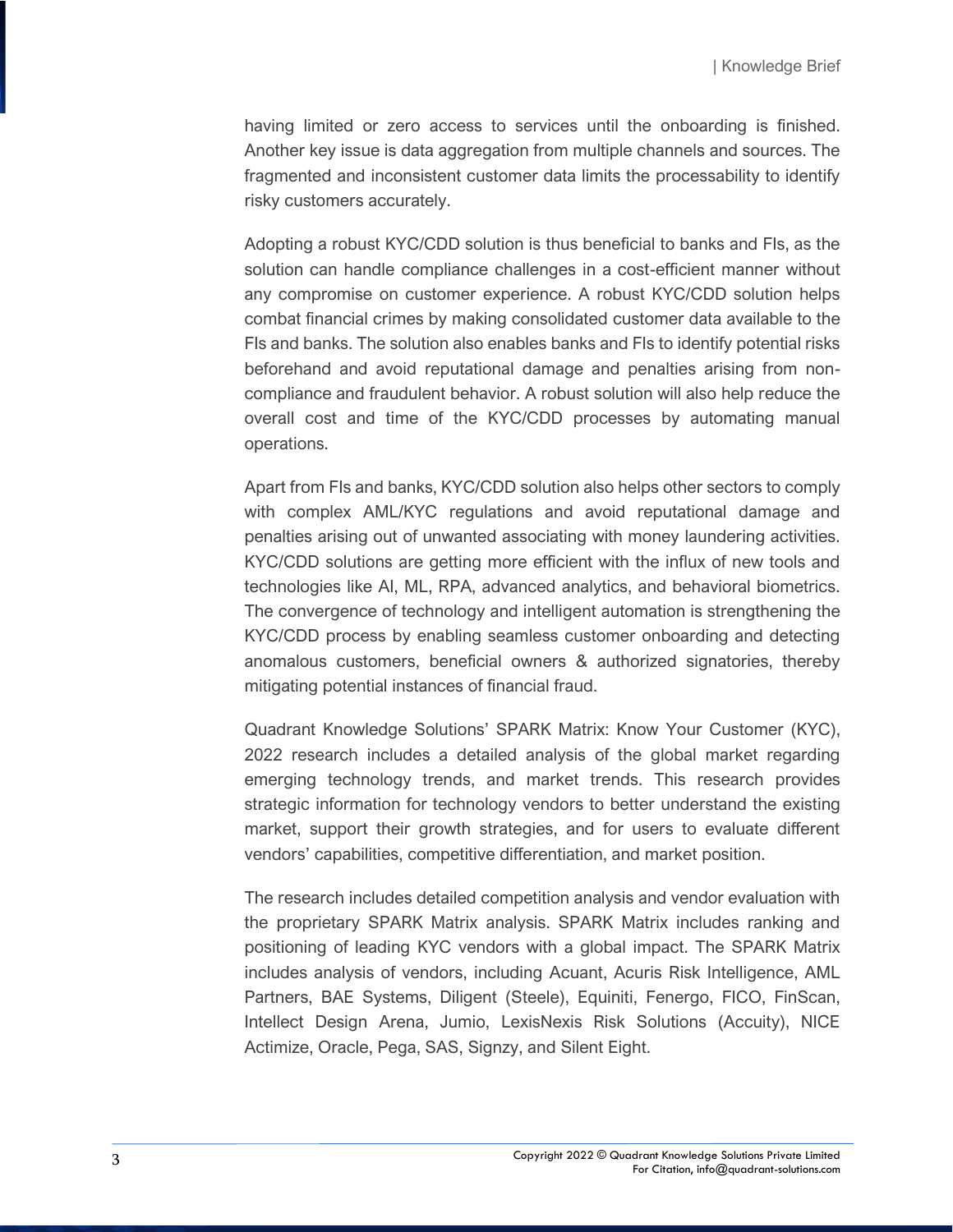# **Market Dynamics and Trends**

The following are the key market drivers as per Quadrant Knowledge Solutions' Know Your Customer (KYC) solution strategic research:

- Organizations are also moving from periodic KYC to perpetual KYC for offering more data about customer habits, behavioral patterns, potential anomalies, and enabling opportunities for new products and services. Perpetual KYC offers multiple benefits such as optimum utilization of resources, enhanced compliance and risk management, minimized manual intervention, and intelligent automation.
- As knowing your customer fits in the broader schema of anti-money laundering, KYC/CDD processes are governed mainly by AML laws worldwide. It is imperative for all banks to conduct the KYC/CDD process for each customer & entity to verify their identity. However, banks and FIs are finding it challenging to address the compliance burden driven by complex AML/KYC regulation needs while complying with data privacy concerns due to regulations such as GDPR and CCPA and safeguarding themselves from compliance risks linked with money laundering activities while performing their daily tasks.
- Cybercrimes such as identity theft, data breaches, phishing, account takeover, and hacking are rapidly increasingly across global regions. The COVID-19 pandemic and the resulting rise in remote working and increased online activity has further fueled such crimes. The increased use of e-commerce, banking, trading, and insurance apps has attracted cybercriminals' attention and caused organizations to look closely into identification, verification, and security measures. Banks are integrating updated technologies into their KYC & CDD solutions against the legacy methods to prevent and combat identity thefts and data breaches, helping people to safeguard their personal information and private records.
- Cryptocurrencies like Bitcoins are also playing a significant role in Trade-Based Money Laundering (TBML) activities. In TBML, it is crucial for FIs to know the business (KYB) and ultimate business ownership, or any other money laundering risk linked. Hence, to combat cryptocurrency frauds, financial institutions are considering robust KYC/CDD solutions that support cryptocurrencies and virtual assets.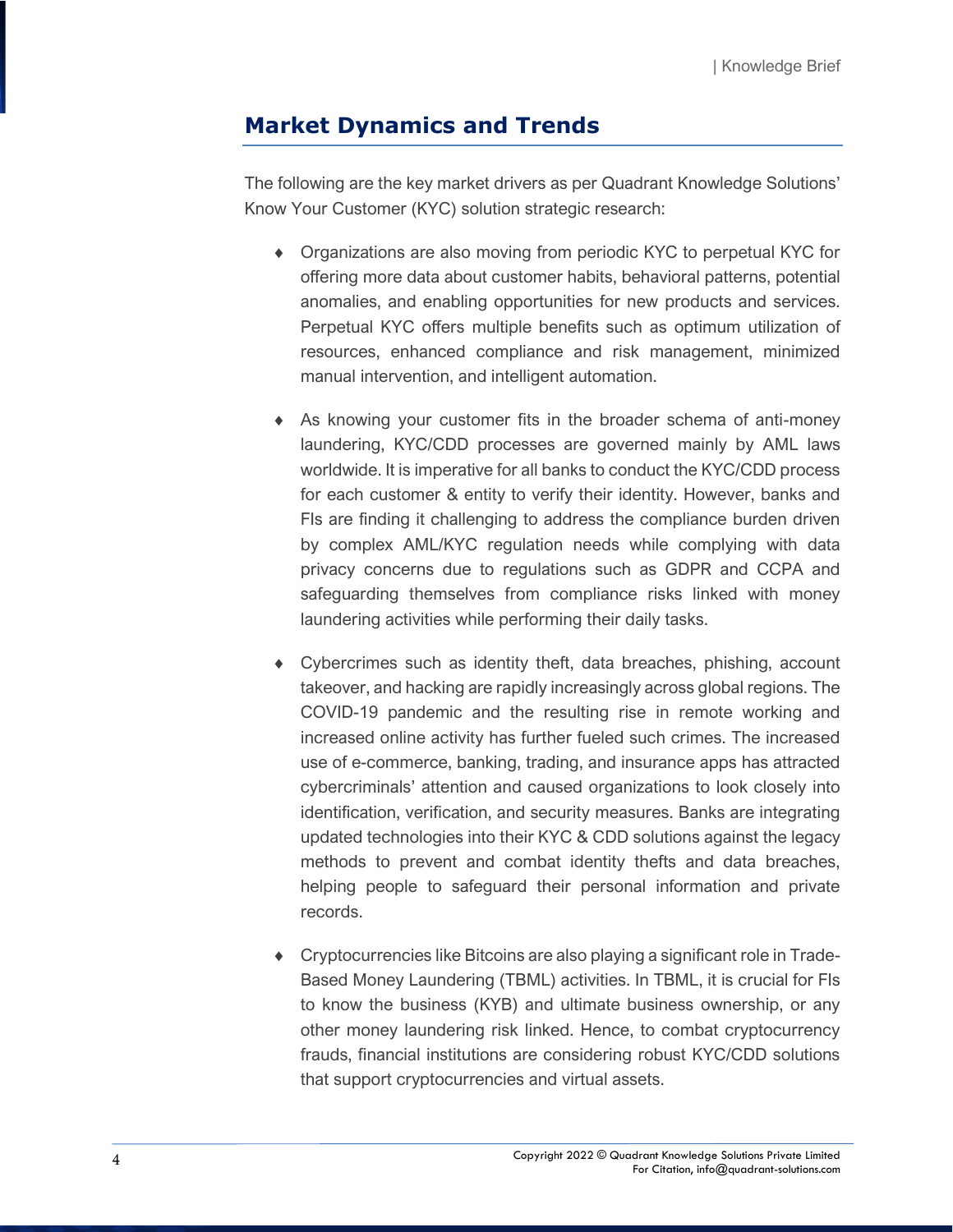- Vendors are increasingly embedding advanced technologies, such as biometric verification, chatbots, real-time KYC through video/voice calls, mobile selfie capture, liveness detection, and others with their KYC/CDD solutions for superior customer experience. These technologies offer various benefits for users like convenience, quicker processing, information security, accuracy, less liability to manual errors, and such others.
- Technologies such as artificial intelligence, machine learning, robotic process automation (RPA), advanced analytics, and blockchain have completely metamorphosized the financial landscape. Tech-savvy customers now expect banks and financial services to deliver a smoother, more secure, and swifter experience. Therefore, FIs are adopting innovative technologies and integrating intelligent automation, AI and ML into their KYC solutions to fulfill both customers' and regulators' requirements. The need for such solutions is even more necessitated by the rise of online frauds following the Covid-19 pandemic.
- Due to the differing regulations by jurisdictions and stringent regulations, centralized KYC data repository remains a challenge. Hence, multiple banks are collaborating to unify data on a centralized interface facilitating exchange or sharing for a robust KYC & CDD process that will help keep frauds at bay.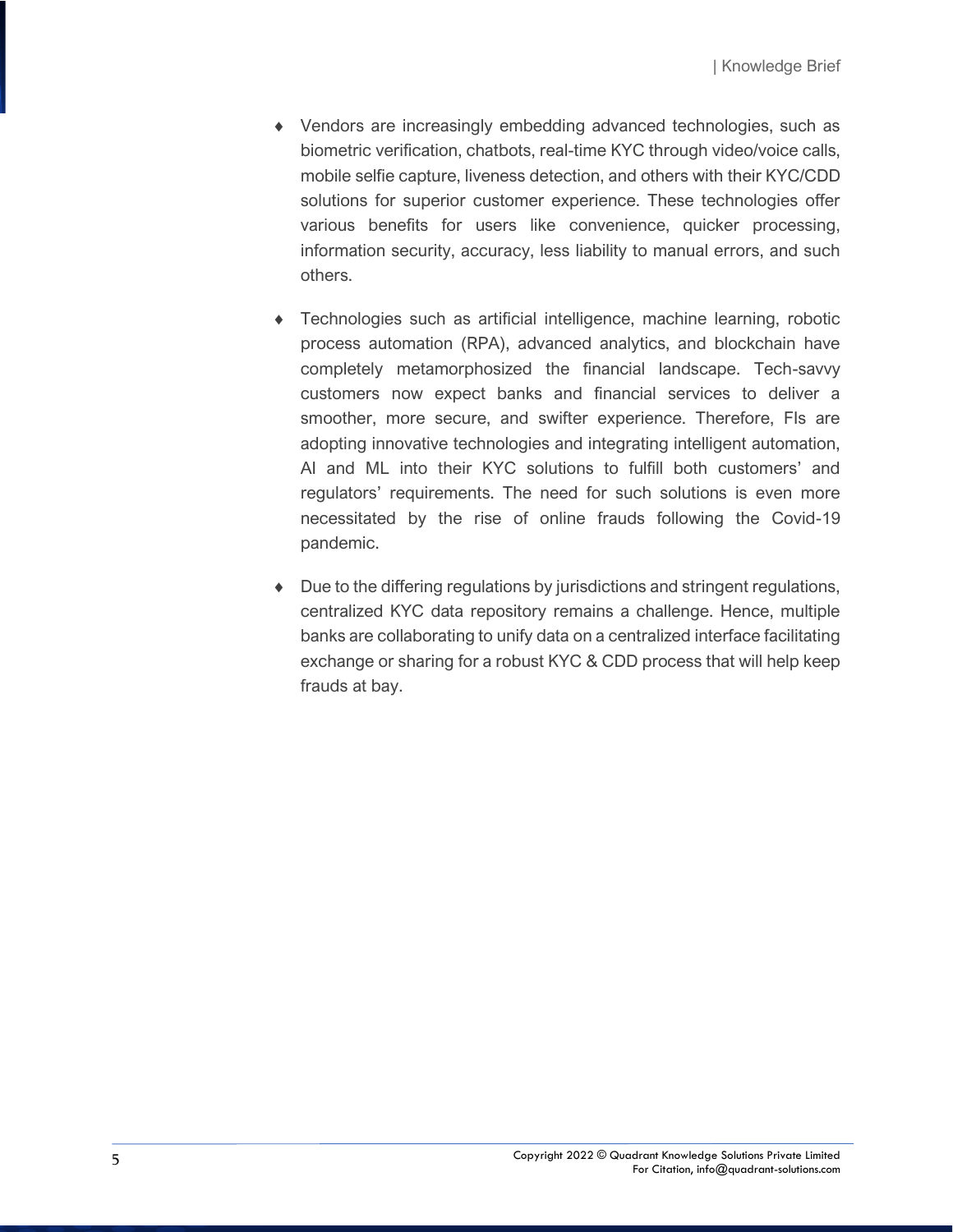#### **Figure: Key Components of Know Your Customer (KYC) Solution.**





Source: Quadrant Knowledge Solutions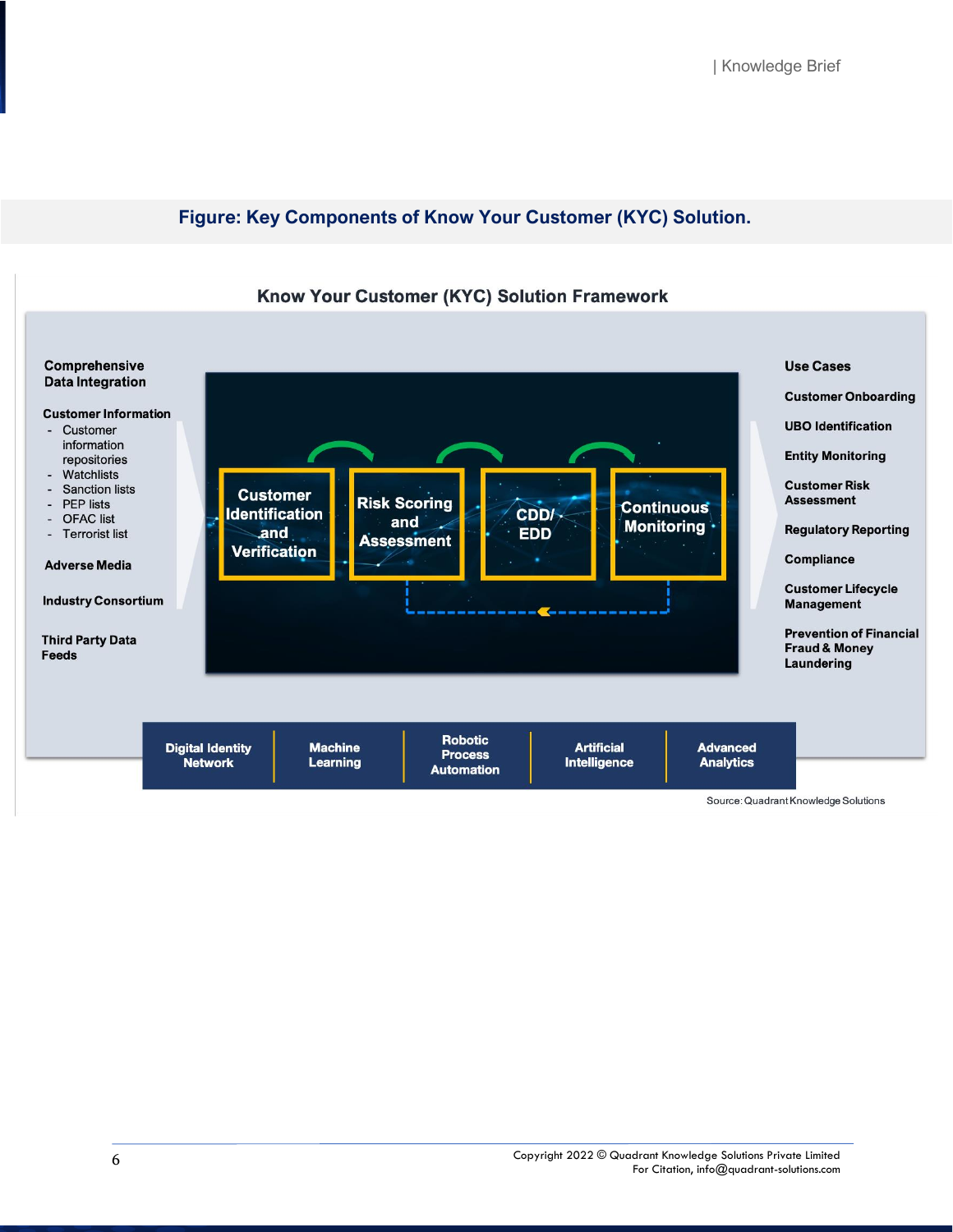## **SPARK Matrix Analysis of the Anti-Money Laundering (AML) solution Market**

[Quadrant Knowledge Solutions](https://quadrant-solutions.com/) conducted an in-depth analysis of the major Know Your Customer (KYC) vendors by evaluating their product portfolio, market presence, and customer value proposition. Know Your Customer (KYC) market outlook provides competitive analysis and a ranking of the leading vendors in the form of a proprietary SPARK Matrix<sup>™</sup>. SPARK Matrix analysis provides a snapshot of key market participants and a visual representation of market participants. It provides strategic insights on how each vendor ranks related to their competitors based on their respective technology excellence and customer impact parameters. The evaluation is based on primary research including expert interviews, analysis of use cases, and Quadrant's internal analysis of the overall KYC market.

| <b>Technology Excellence</b>         | Weightage | <b>Customer Impact</b>                    | Weightage |
|--------------------------------------|-----------|-------------------------------------------|-----------|
| Sophistication of Technology         | 20%       | <b>Product Strategy &amp; Performance</b> | 20%       |
| Competitive Differentiation Strategy | 20%       | Market Presence                           | 20%       |
| <b>Application Diversity</b>         | 15%       | Proven Record                             | 15%       |
| Scalability                          | 15%       | Ease of Deployment & Use                  | 15%       |
| Integration & Interoperability       | 15%       | Customer Service Excellence               | 15%       |
| Vision & Roadmap                     | 15%       | Unique Value Proposition                  | 15%       |

According to the SPARK Matrix analysis of the global KYC solution market, "Oracle's KYC capabilities are offered through Financial Services Know Your Customer (OFS KYC) and has secured strong ratings across the performance parameters of technology excellence and customer impact and has been positioned amongst the technology leaders in the 2022 SPARK Matrix of the Know Your Customer (KYC) Solution market."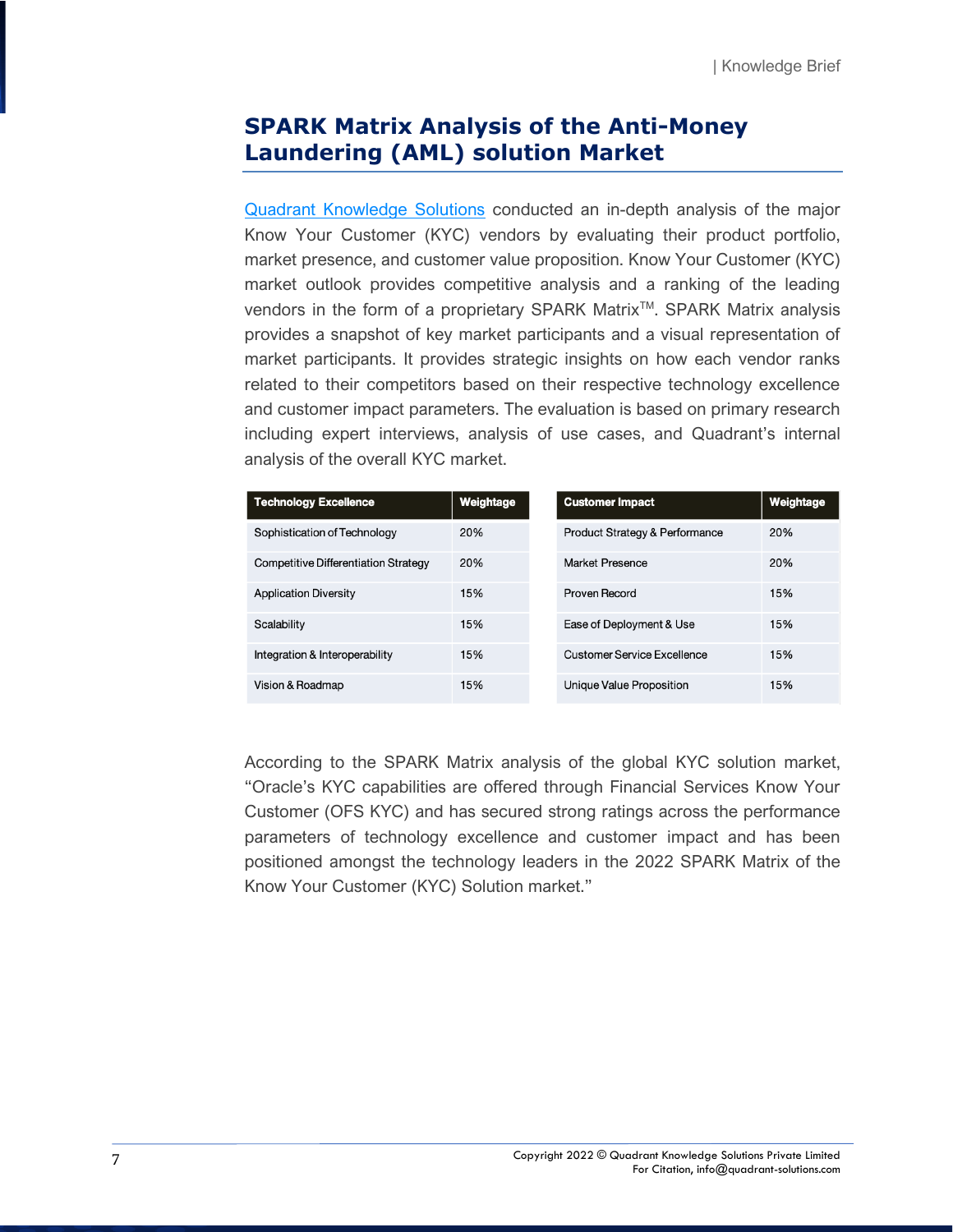## **Figure: 2022 SPARK Matrix**

(Strategic Performance Assessment and Ranking) Global Know Your Customer (KYC) solution Market



**Technology Excellence**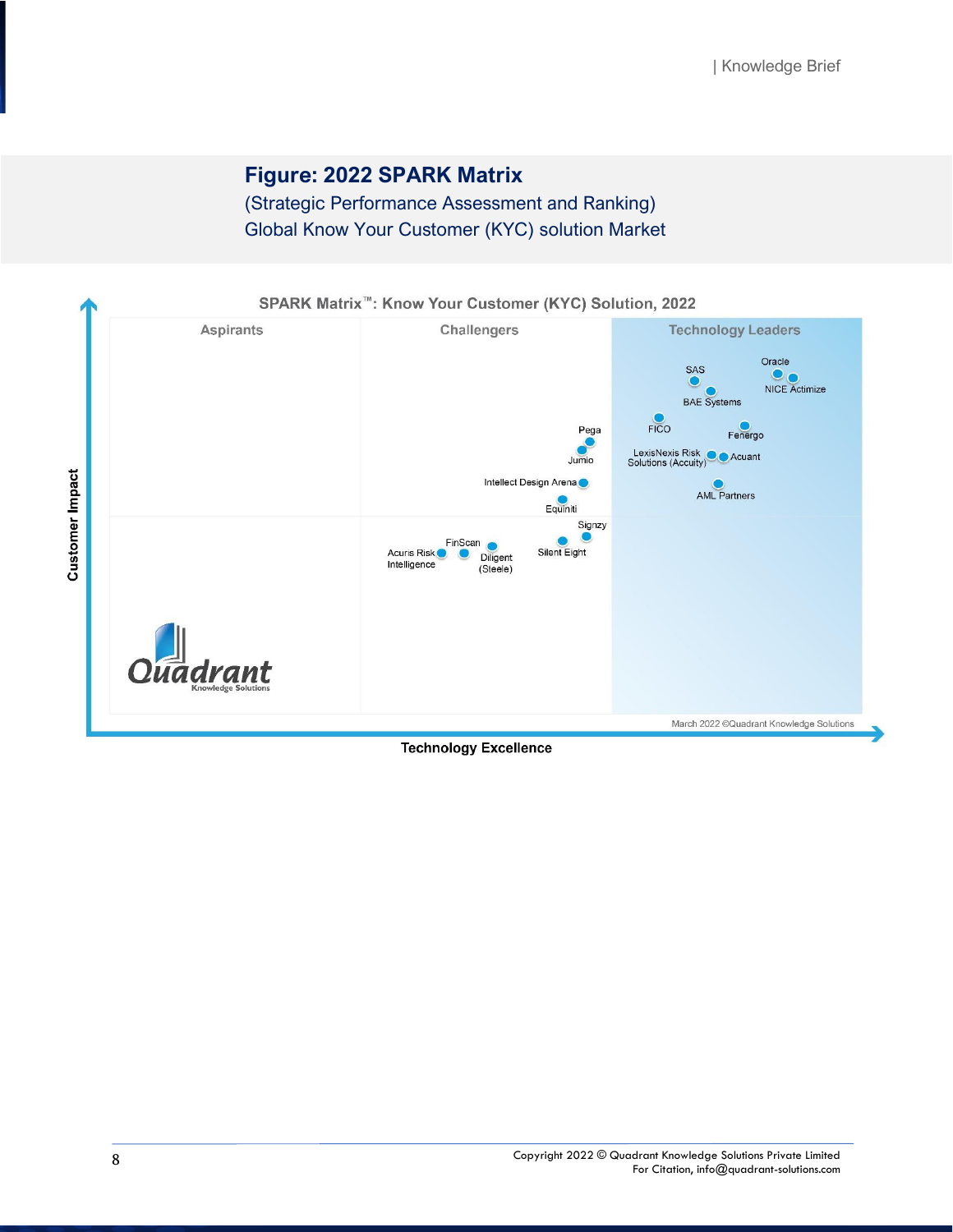# **Oracle Capabilities in the Global Know Your Customer (KYC) Solution Market**

Founded in 1977 and headquartered in Austin, Texas, US, [Oracle](https://www.oracle.com/index.html) is a provider of a range of solutions catering to various domains. Oracle offers its know your customer (KYC) solutions through the Oracle Financial Services Know Your Customer (OFS KYC), which is a subcomponent of the Financial Crime and Compliance Management (FCCM) product suite. OFS KYC offers key features & functionalities of KYC, including know your customer and customer due diligence (KYC and CDD), name screening, consumer and business identification, KYC regulations, KYC risk scores, simplified due diligence (SDD), enhanced due diligence, real-time risk scoring, continuous monitoring, alert & case management, suspicious activity monitoring, auditing & reporting.

OFS KYC provides KYC and CDD functionalities that support real-time onboarding and continuous monitoring, along with built-in watchlist screening, KYC risk scoring with out-of-box parameters, risk assessment evaluation, case investigation, and robust enhanced due diligence capabilities. OFS KYC also provides advanced data-preparation techniques to ensure that customer and list data is as per the norms. It also provides extended configuration to speed up the re-review process for escalation of change in the profile of customers. OFS KYC allows customers to use standalone OFS customer screening applications or use the prebuilt name screening module of the OFS KYC application module itself. If the customers have already implemented a third-party name screening solution, they can incorporate the screening results from this third-party solution into the OFS KYC risk assessment models. Regardless of the name screening engine that may be used, scores from the name screening process are utilized in calculating the aggregate KYC customer risk score.

OFS KYC also offers consumer and business identification that helps verify customer ID, negative news scores, and other elements that are all included in the customer identification program through integration with data service providers. Oracle Financial Services KYC team has an open API strategy with OOTB integrations using leading data providers.

OFS KYC offers the KYC regulations consisting of parameters derived on the basis of several regulatory guidelines globally and the risk models are consistent with directives and under the guidance of International Money Laundering Abatement and Anti-Terrorist Financing Act, 2001, USA PATRIOT Act, UK Proceeds of Crime Act 2002, JMLSG Guidance, Third European Money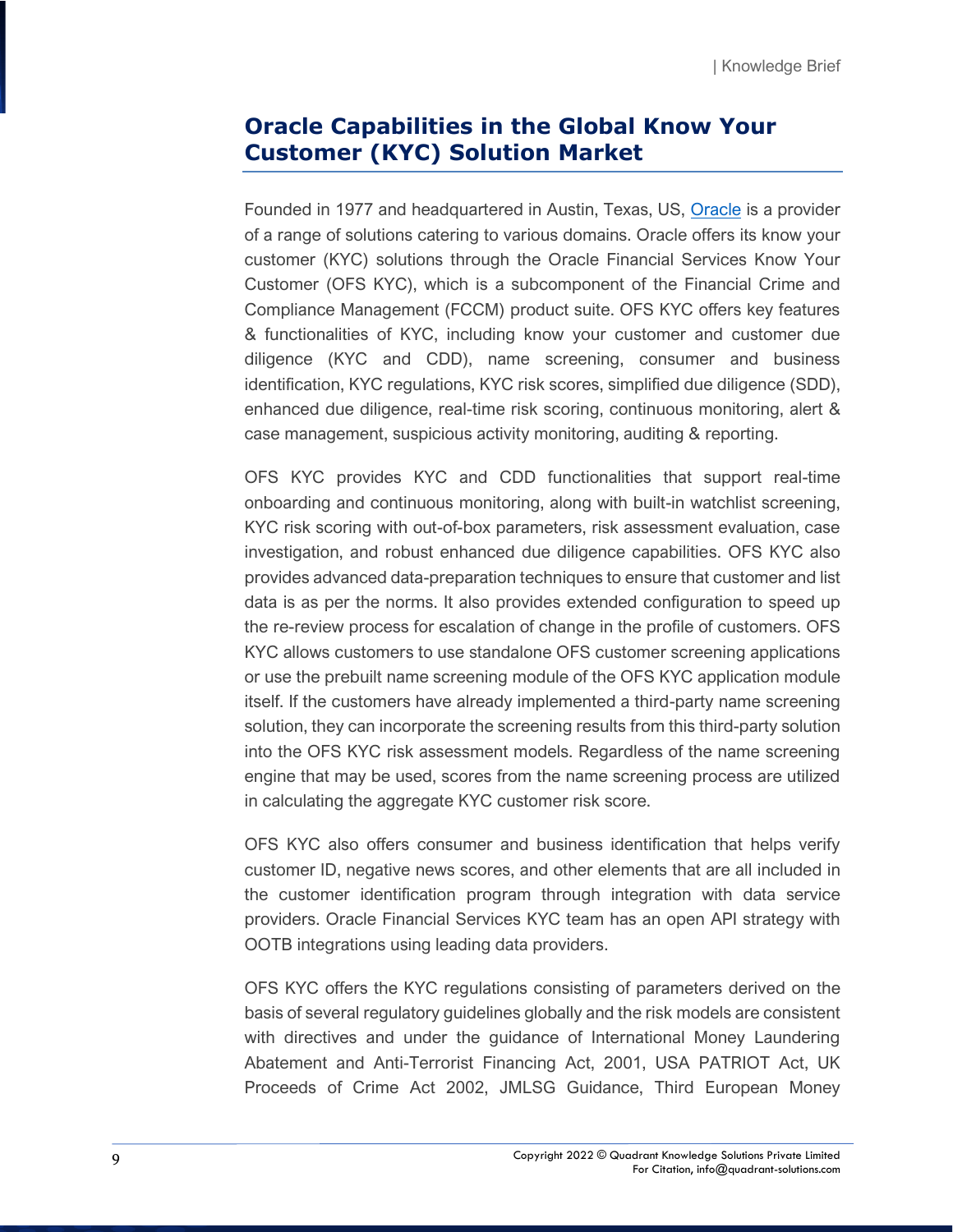Laundering Directive, EU Fourth Anti-Money Laundering Directive, and Beneficial Ownership, FinCEN Final Rule, FinCEN AMLA 2020 update - Corporate Transparency Act (CTA).FCCM's KYC risk scoring models consist of multiple risk assessments models that quantify the overall risk of a particular customer causes to the FI and give a holistic view of that customer risk profile. OFS KYC risk score considers several risk factors to provide a 360-degree view of customer risk. The aggregate risk score considers the customer's relationship with other customers and accounts within and outside the institution. For nonindividual customers, the application also considers information about beneficial ownership.

OFS KYC provides a comprehensive view of the entity and associated risks with an automated screening against various watchlists. It provides services including real-time onboarding and questionnaire to enable quick onboarding decisions.

OFS KYC platform helps customers to conduct enhanced due diligence using the underlying case management platform's investigation capabilities, allowing risk assessments to be escalated for due diligence. It offers the ability to review risk parameter attributes that contribute to the risk score. The platform also provides support for risk score override to modify the score if required as a part of the investigation. Further, it indicates the expiration date for the override risk score vs. system score. It also provides a manual next re-review date for the customer's profile.

Oracle's KYC Platform is integrated with a behavior detection platform to assess the alerts/events of a particular configured pattern and trigger re-review of the customers. In conjunction with Oracle Enterprise Case Management (ECM) tool, it can be used for cases that are not directly related to behavior detection, areas like customer complaints, and suspicious incident reporting. The integrated correlation and event scoring capabilities enable a truly risk-based approach to prioritizing events.

Oracle's ECM includes re-integrated compliance regulatory reporting. With its standardized interfaces for inbound and outbound requests, it can also be used with other case management systems. The platform's configuration management features make it easy to manage, audit, and share match rules across the organization.